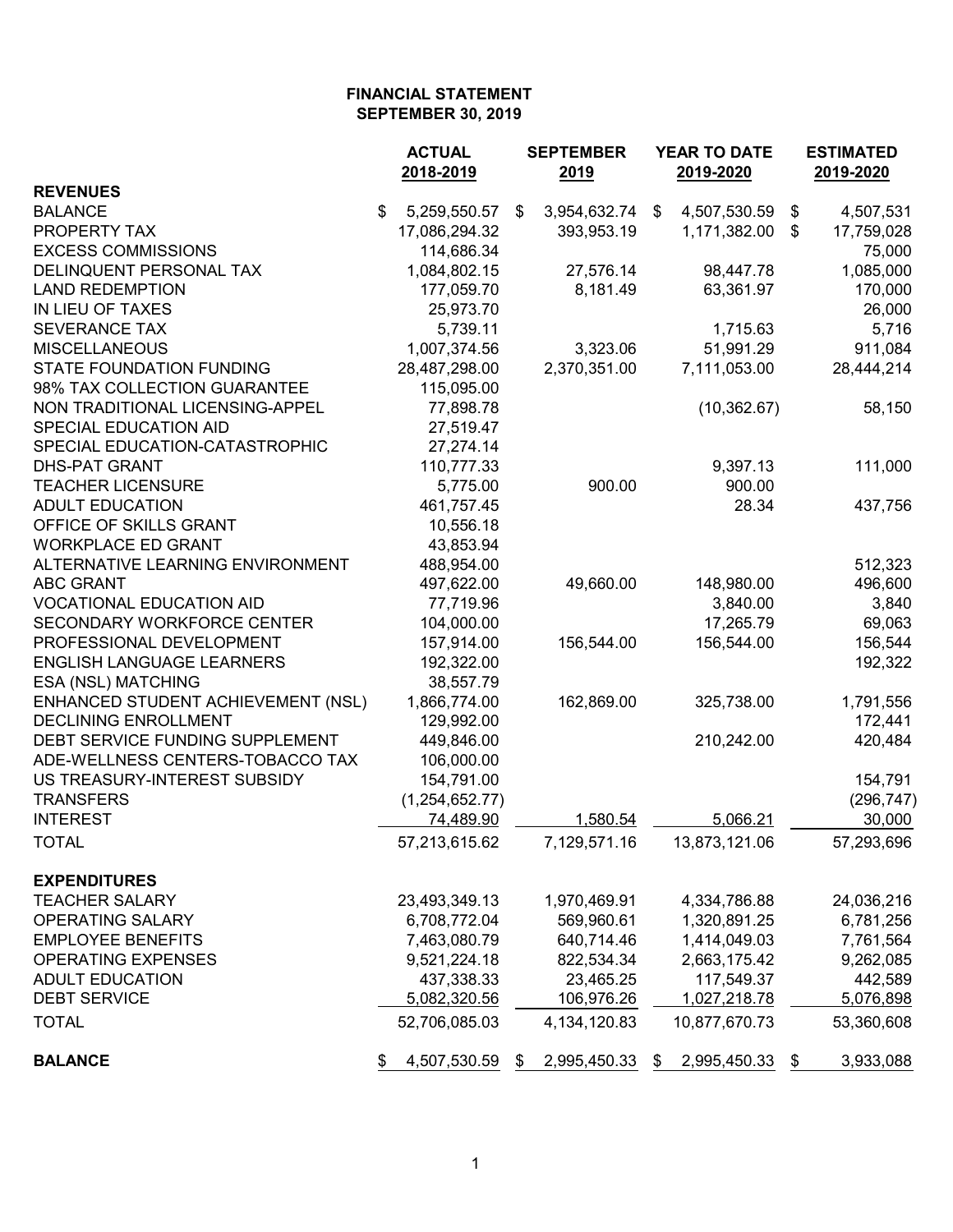|                                                                 | <b>ACTUAL</b><br>2018-2019 | <b>SEPTEMBER</b><br>2019 | <b>YEAR TO DATE</b><br>2019-2020 | <b>ESTIMATED</b><br>2019-2020 |  |
|-----------------------------------------------------------------|----------------------------|--------------------------|----------------------------------|-------------------------------|--|
|                                                                 | <b>BUILDING FUND</b>       |                          |                                  |                               |  |
| <b>REVENUES</b>                                                 |                            |                          |                                  |                               |  |
| <b>BALANCE</b>                                                  | 11,493,672.12<br>S.        | 3,357,832.51<br>\$       | 4,792,375.09<br>\$               | 4,792,375<br>\$               |  |
| <b>GOOD FAITH DEPOSIT</b>                                       |                            | 207,800.00               | 207,800.00                       |                               |  |
| <b>ACADEMIC FACILITIES PARTNERSHIP</b>                          | 2,409,789.09               | 538,403.33               | 1,296,618.50                     | 3,017,664                     |  |
| <b>DEBT SAVINGS TRANSFER</b><br>NET REMAINING REFUNDING BONDS   |                            |                          |                                  |                               |  |
| <b>INTEREST</b>                                                 | 93,275.78                  | 7,840.36                 | 25,531.97                        | 75,000                        |  |
| DONATIONS-TURF/SCOREBOARD                                       | 32,500.00                  | 12,500.00                | 172,500.00                       | 189,000                       |  |
| <b>REFUND PRIOR YEAR EXPENDITURES</b>                           |                            |                          |                                  |                               |  |
| TRANSFER-OPERATING                                              | 1,000,000.00               |                          |                                  |                               |  |
| <b>TRANSFERS-TURF</b>                                           | 22,500.00                  |                          |                                  |                               |  |
| <b>TOTAL</b>                                                    | 15,051,736.99              | 4,124,376.20             | 6,494,825.56                     | 8,074,039                     |  |
| <b>EXPENDITURES</b>                                             |                            |                          |                                  |                               |  |
| <b>LAND</b>                                                     | 992,078.39                 |                          |                                  |                               |  |
| <b>PURCHASED SERVICES</b>                                       | 784,691.76                 | 7,586.44                 | 57,124.79                        | 90,274                        |  |
| <b>EQUIPMENT &amp; FURNITURE</b><br><b>BUILDINGS-REMODELING</b> | 173,926.72<br>7,823.00     | (6,887.85)               | 398,843.68                       | 464,966                       |  |
| <b>BUILDINGS-NEW &amp; ADDITIONS</b>                            | 7,227,103.03               | 516,315.50               | 1,836,021.30                     | 5,583,398                     |  |
| <b>RENTAL-EQUIPMENT &amp; VEHICLES</b>                          |                            |                          |                                  |                               |  |
| <b>FEES</b>                                                     |                            |                          |                                  |                               |  |
| <b>SUPPLIES</b>                                                 | 60,873.66                  | 784.02                   | 21,292.70                        | 112,500                       |  |
| <b>IMPROVEMENTS</b>                                             | 1,012,865.34               | 75,811.00                | 650,776.00                       | 660,203                       |  |
| <b>TOTAL</b>                                                    | 10,259,361.90              | 593,609.11               | 2,964,058.47                     | 6,911,341                     |  |
| <b>BALANCE</b>                                                  | 4,792,375.09               | 3,530,767.09             | 3,530,767.09                     | 1,162,698.09                  |  |
|                                                                 |                            |                          |                                  |                               |  |
| <b>BALANCE</b>                                                  | 2,660,530.00               | 3,003,505.70             | 3,003,505.70                     | 3,003,505.70                  |  |
| <b>INTEREST</b>                                                 | 63,997.12                  |                          |                                  | 76,543.00                     |  |
| <b>TRANSFERS</b><br>SINKING FUND PAYMENTS                       | 278,978.58                 |                          |                                  | 276,747                       |  |
|                                                                 |                            |                          |                                  |                               |  |
| <b>BALANCE</b>                                                  | 3,003,505.70               | 3,003,505.70             | 3,003,505.70                     | 3,356,796                     |  |
| <b>TOTAL BUILDING FUND</b>                                      | 7,795,880.79<br>\$         | 6,534,272.79<br>\$       | 6,534,272.79<br>\$               | \$<br>4,519,494               |  |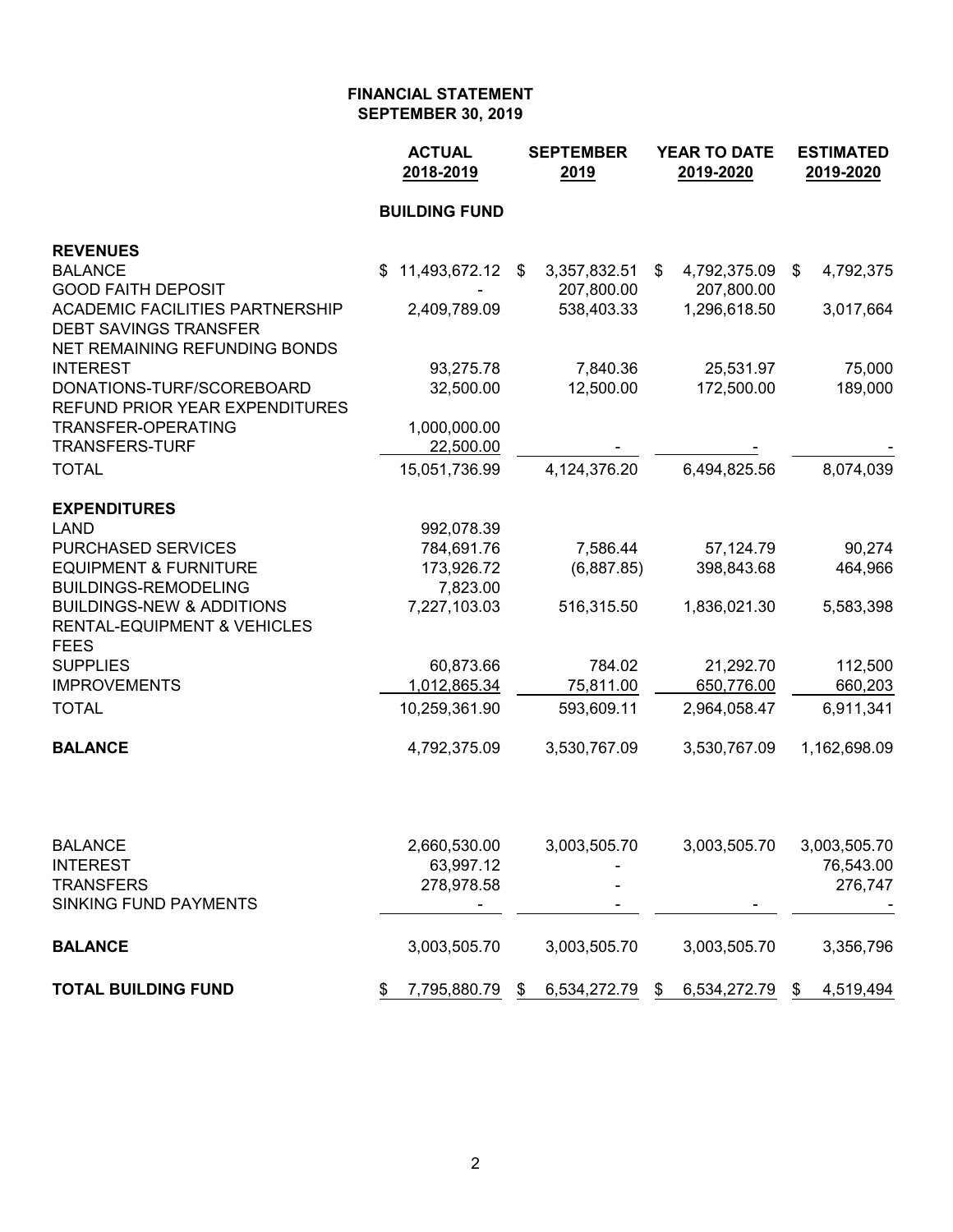|                                                                                                                                                                                                       | <b>ACTUAL</b><br>2018-2019           | <b>SEPTEMBER</b><br>2019 |                         |    | <b>YEAR TO DATE</b><br>2019-2020 | <b>ESTIMATED</b><br>2018-2019 |                |
|-------------------------------------------------------------------------------------------------------------------------------------------------------------------------------------------------------|--------------------------------------|--------------------------|-------------------------|----|----------------------------------|-------------------------------|----------------|
|                                                                                                                                                                                                       | <b>BUILDING FUND-ADULT EDUCATION</b> |                          |                         |    |                                  |                               |                |
| <b>REVENUES</b><br><b>BALANCE</b><br><b>GENERAL IMPROVEMENT PAYMENT</b><br>REFUND PRIOR YEAR EXPENDITURE<br><b>TOTAL</b>                                                                              | \$<br>7,161.00 \$<br>7,161.00        |                          | 4,989.10 \$<br>4,989.10 |    | 4,989.10 \$<br>4,989.10          |                               | 7,161<br>7,161 |
| <b>EXPENDITURES</b><br><b>ARCHITECT &amp; ENGINEERS</b><br><b>PURCHASED SERVICES</b><br><b>LAND &amp; IMPROVEMENTS</b><br><b>BUILDINGS-NEW &amp; ADDITIONS</b><br><b>SUPPLIES</b><br><b>EQUIPMENT</b> | 489.54<br>1,682.36                   |                          |                         |    |                                  |                               |                |
| <b>TOTAL</b>                                                                                                                                                                                          | 2,171.90                             |                          |                         |    |                                  |                               |                |
| <b>BALANCE</b>                                                                                                                                                                                        | \$<br>4,989.10                       | \$                       | 4,989.10                | \$ | 4,989.10                         | \$                            | 7,161          |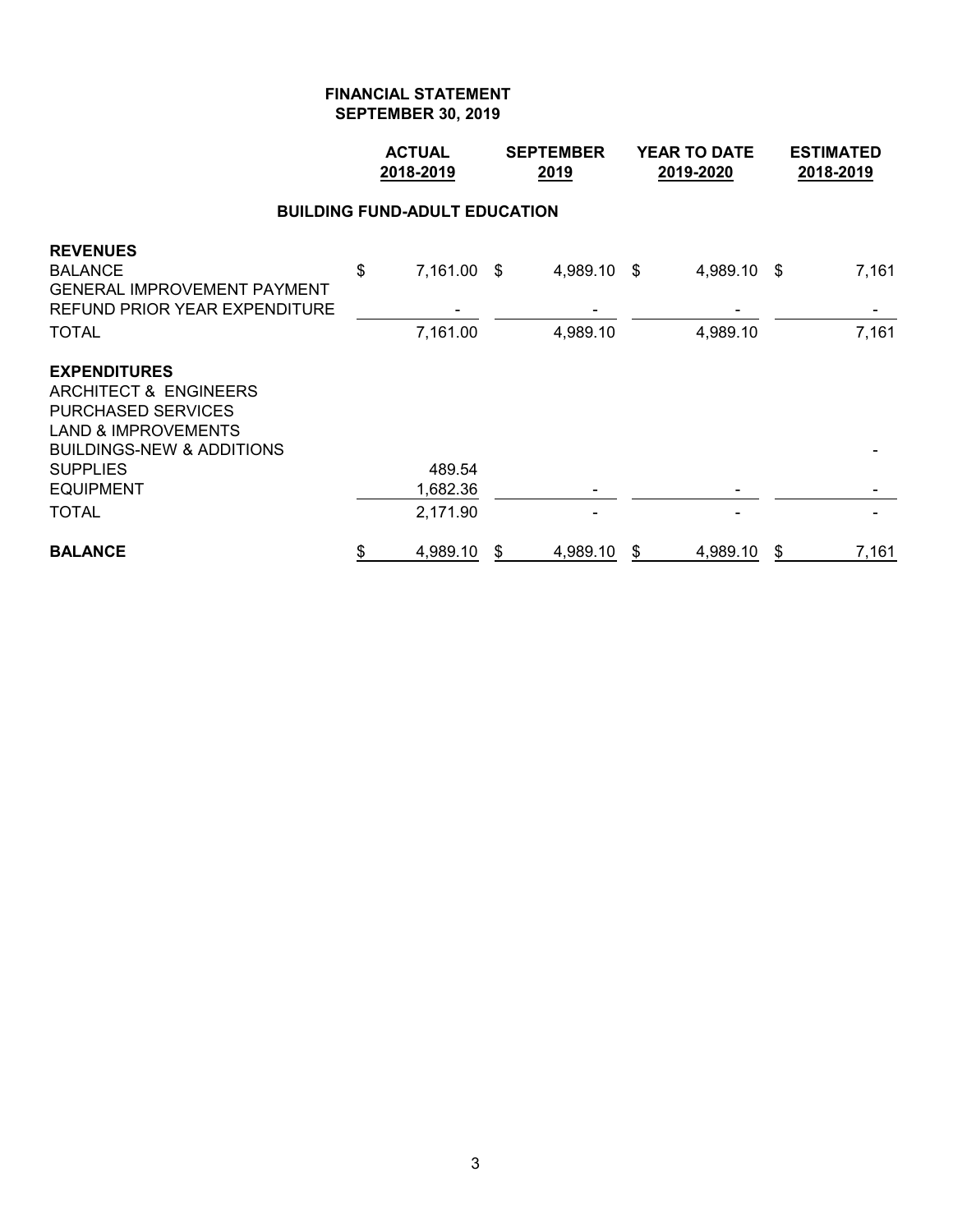|                           | <b>ACTUAL</b><br>2018-2019 |    | <b>SEPTEMBER</b><br>2019 | <b>YEAR TO DATE</b><br>2019-2020 | <b>ESTIMATED</b><br>2019-2020 |           |
|---------------------------|----------------------------|----|--------------------------|----------------------------------|-------------------------------|-----------|
|                           | <b>FEDERAL PROGRAMS</b>    |    |                          |                                  |                               |           |
| <b>REVENUES</b>           |                            |    |                          |                                  |                               |           |
| <b>BALANCE</b>            | \$<br>212,872.68           | \$ | $(416,361.06)$ \$        | 190,486.36                       | - \$                          | 190,486   |
| TITLE I,                  | 1,433,494.60               |    | 356,034.68               | 314,952.66                       |                               | 1,945,112 |
| ARKANSAS MEDICAID PROGRAM | 101,575.92                 |    |                          |                                  |                               | 73,720    |
| TITLE VI-B,               | 1,205,289.23               |    | 271,897.42               | 189,818.77                       |                               | 1,312,055 |
| <b>ARMAC</b>              | 217,267.31                 |    | 55,442.30                | 105,053.82                       |                               |           |
| TITLE I, MIGRANT          | 163,667.95                 |    | 43,030.46                | 9,782.53                         |                               | 145,321   |
| <b>TITLE IIA</b>          | 219,852.00                 |    |                          |                                  |                               | 291,532   |
| <b>TITLE III</b>          | 71,350.51                  |    | 31,849.76                | 28,807.92                        |                               | 73,282    |
| <b>TITLE IV</b>           | 94,231.75                  |    | 44,867.30                | 3,414.31                         |                               | 121,083   |
| ROTC REIMBURSEMENT        | 12,771.81                  |    | 1,966.04                 | 2,359.25                         |                               | 22,362    |
| <b>ADULT ED</b>           | 106,193.63                 |    |                          | 7,942.94                         |                               | 143,415   |
| <b>TOTAL</b>              | 3,838,567.39               |    | 388,726.90               | 852,618.56                       |                               | 4,318,368 |
| <b>EXPENDITURES</b>       |                            |    |                          |                                  |                               |           |
| <b>TITLE I</b>            | 1,799,272.71               |    | 467,467.01               | 688,028.20                       |                               | 2,343,685 |
| ARKANSAS MEDICAID PROGRAM | 120,644.64                 |    | 18,216.56                | 18,569.89                        |                               | 130,000   |
| <b>ARMAC</b>              | 107,213.98                 |    | 24,574.53                | 49,206.64                        |                               | 134,206   |
| <b>TITLE VI-B</b>         | 1,205,289.23               |    | 84,367.28                | 258,553.93                       |                               | 1,312,055 |
| TITLE I, MIGRANT          | 163,667.95                 |    | 9,782.53                 | 19,500.39                        |                               | 145,321   |
| <b>ROTC</b>               | 12,771.81                  |    | 2,150.44                 | 4,300.88                         |                               | 22,362    |
| <b>ADULT EDUCATION</b>    | 106,193.63                 |    | 13,356.02                | 39,669.90                        |                               | 143,415   |
| <b>TITLE III</b>          | 72,018.33                  |    | 29,107.85                | 29,600.77                        |                               | 73,282    |
| <b>TITLE IV</b>           | 61,008.75                  |    | 10,628.17                | 16,111.45                        |                               | 14,042    |
| <b>TOTAL</b>              | 3,648,081.03               |    | 659,650.39               | 1,123,542.05                     |                               | 4,318,368 |
| <b>BALANCE</b>            | \$<br>190,486.36           | S  | $(270, 923.49)$ \$       | $(270, 923.49)$ \$               |                               |           |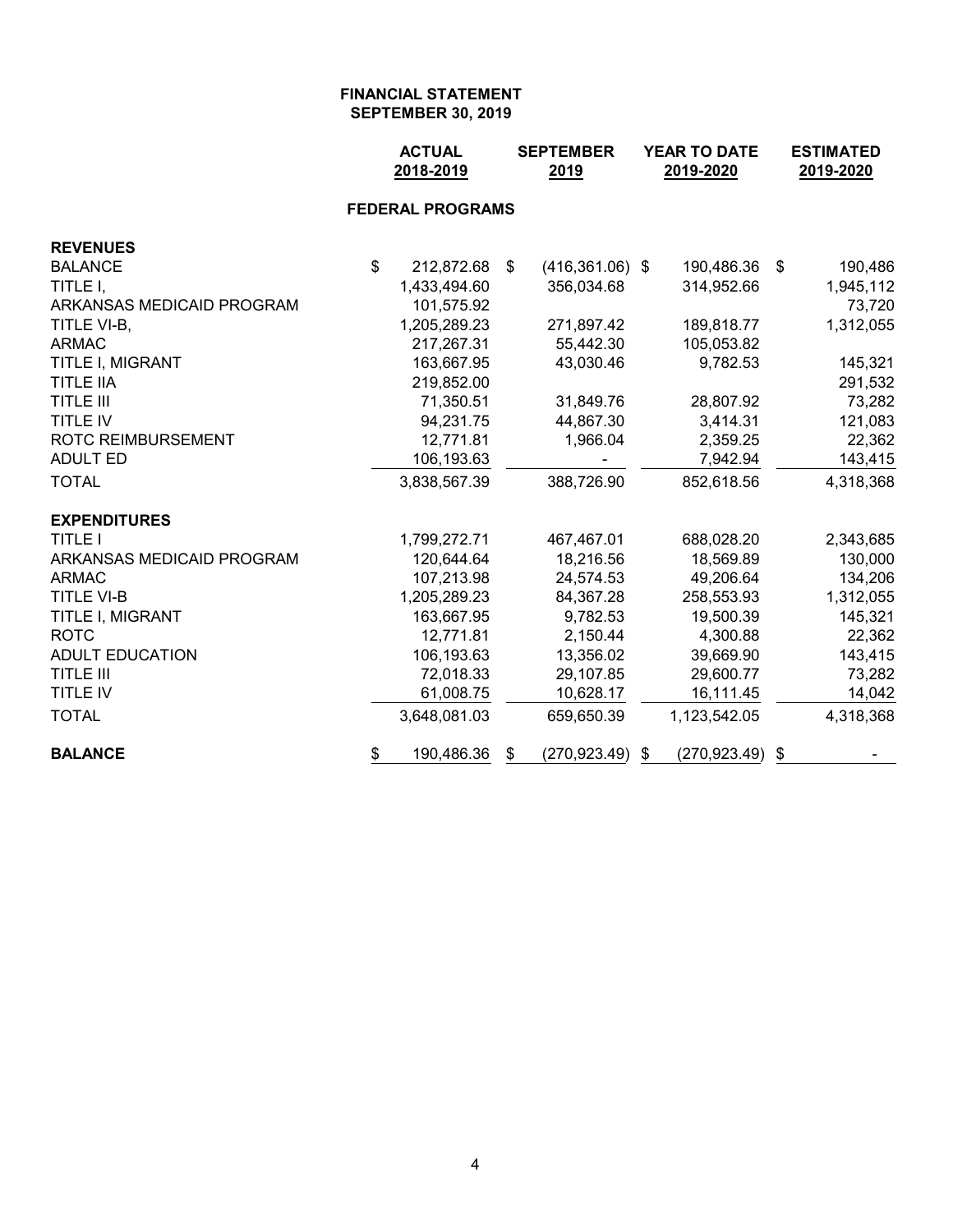|                                    | <b>ACTUAL</b><br>2018-2019  | <b>SEPTEMBER</b><br>2019 | <b>YEAR TO DATE</b><br>2019-2020 |      |              | <b>ESTIMATED</b><br>2019-2020 |                 |
|------------------------------------|-----------------------------|--------------------------|----------------------------------|------|--------------|-------------------------------|-----------------|
|                                    | <b>SCHOOL LUNCH PROGRAM</b> |                          |                                  |      |              |                               |                 |
| <b>REVENUES</b>                    |                             |                          |                                  |      |              |                               |                 |
| <b>BALANCE</b>                     | \$<br>840,932.29            | \$                       | 706,244.63                       | - \$ | 857,133.54   | -\$                           | 857,134         |
| <b>LUNCH &amp; BREAKFAST SALES</b> | 319,386.90                  |                          | 39,200.85                        |      | 64,307.47    |                               | 312,500         |
| <b>REIMBURSEMENT</b>               | 2,193,899.87                |                          | 134,844.69                       |      | 134,844.69   |                               | 2,170,000       |
| <b>LOANS RECEIVED (REPAID)</b>     |                             |                          |                                  |      |              |                               |                 |
| <b>OTHER INCOME</b>                | 127,847.12                  |                          | 7,753.54                         |      | 38,264.52    |                               | 203,855         |
| <b>TOTAL</b>                       | 3,482,066.18                |                          | 888,043.71                       |      | 1,094,550.22 |                               | 3,543,489       |
| <b>EXPENDITURES</b>                |                             |                          |                                  |      |              |                               |                 |
| <b>SALARIES</b>                    | 1,239,614.90                |                          | 107,584.45                       |      | 236,247.20   |                               | 1,302,060       |
| <b>BENEFITS</b>                    | 348,695.80                  |                          | 31,074.71                        |      | 67,044.76    |                               | 370,155         |
| <b>FOOD PURCHASES</b>              | 905,954.92                  |                          | 101,355.14                       |      | 108,203.47   |                               | 1,032,705       |
| <b>OTHER EXPENSES</b>              | 130,667.02                  |                          | 17,911.16                        |      | 52,936.54    |                               | 131,000         |
| <b>TOTAL</b>                       | 2,624,932.64                |                          | 257,925.46                       |      | 464,431.97   |                               | 2,835,920       |
| <b>BALANCE</b>                     | \$<br>857,133.54            | \$                       | 630,118.25                       | \$   | 630,118.25   |                               | 707,569         |
| <b>TOTAL BALANCES</b>              | \$13,356,020.38             |                          | 9,893,906.98                     | S.   | 9,893,906.98 |                               | \$12,356,586.00 |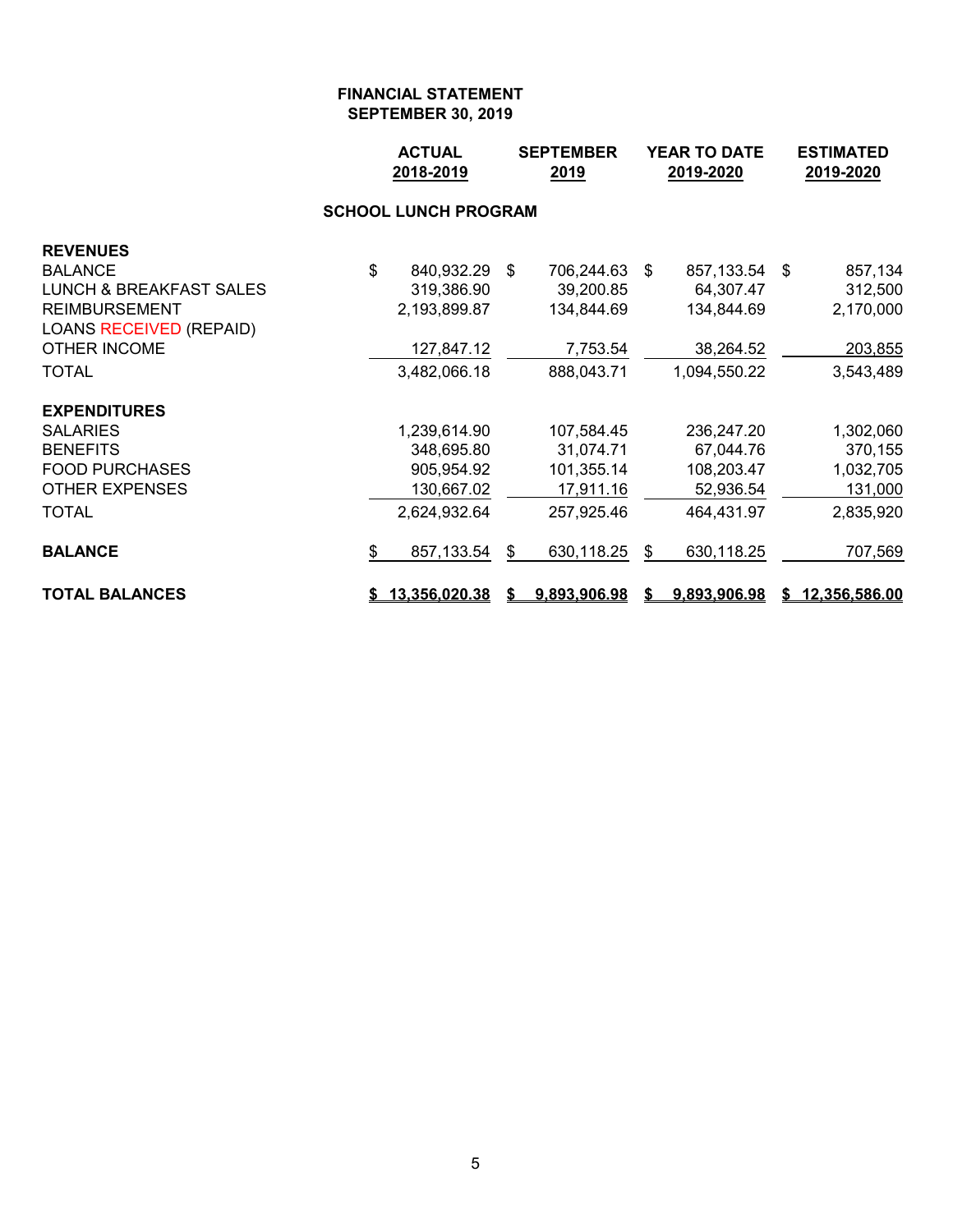| <b>ACTUAL</b> | <b>SEPTEMBER</b> | <b>YEAR TO DATE</b> |
|---------------|------------------|---------------------|
| 2018-2019     | 2019             | 2019-2020           |

# **SCHOOL ACTIVITY ACCOUNTS**

| <b>REVENUES</b>                 |                         |                  |                  |
|---------------------------------|-------------------------|------------------|------------------|
| <b>BALANCE</b>                  | \$<br>624,151.40        | \$<br>642,313.94 | \$<br>614,405.62 |
| <b>ADMISSIONS</b>               | 188,673.20              | 34,786.40        | 45,288.40        |
| SCHOOL SPONSORED SALES          | 144,181.02              | 36,065.77        | 39,946.02        |
| STUDENT SPONSORED SALES         | 225,418.28              | 39,318.85        | 49,687.23        |
| OTHER STUDENT ACTIVITIES        | 185,516.55              | 10,957.42        | 63,750.17        |
| OTHER COMMUNITY SERVICES        | 20,807.21               | 2,744.28         | 3,919.28         |
| <b>PRIVATE CONTRIBUTIONS</b>    | 191,598.20              | 7,812.35         | 39,036.01        |
| <b>MISCELLANEOUS</b>            | 19,618.78               | 603.00           | 1,740.07         |
| <b>TOTAL</b>                    | 1,599,964.64            | 774,602.01       | 857,772.80       |
| <b>EXPENDITURES</b>             |                         |                  |                  |
| <b>PURCHASES SERVICES</b>       | 252,475.61              | 19,848.61        | 58,262.99        |
| <b>SUPPLIES &amp; MATERIALS</b> | 623,438.97              | 57,096.65        | 91,019.96        |
| <b>FIXED ASSETS</b>             | 24,069.09               |                  | 7,802.50         |
| <b>DUES &amp; FEES</b>          | 85,575.35               | 3,064.82         | 6,095.42         |
|                                 | 985,559.02              | 80,010.08        | 163,180.87       |
| <b>BALANCE</b>                  | \$<br><u>614,405.62</u> | 694,591.93       | 694,591.93       |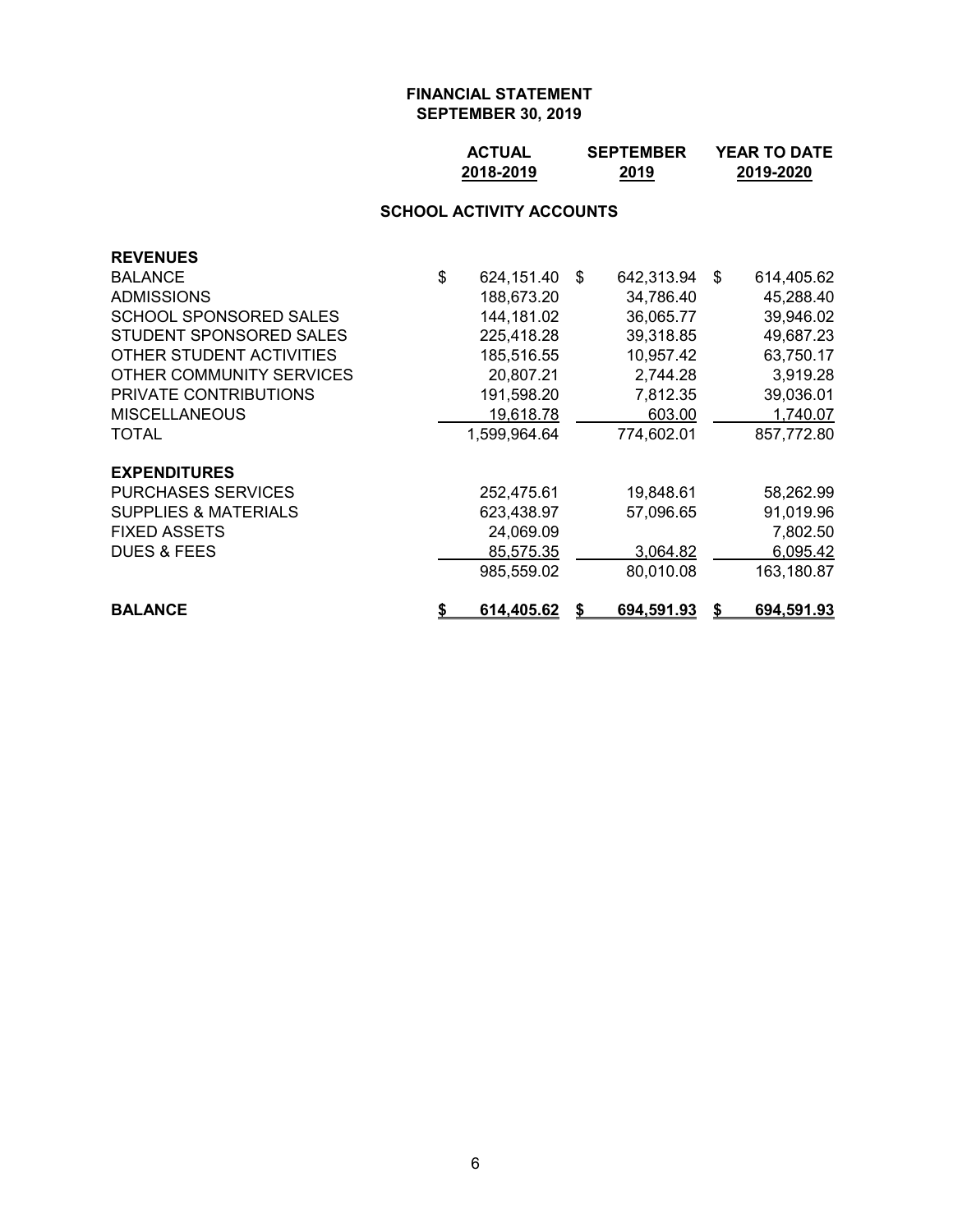#### **CITIZENS BANK ACCOUNT BALANCES SEPTEMBER 30, 2019**

CHECKING ACCOUNT #0376886401 \$2,196,050.09

#### **SCHEDULE OF INVESTMENTS SEPTEMBER 30, 2019**

PURCHASED CERTIFICATE OF DEPOSIT 9/04/2019 IN THE AMOUNT OF \$5,656,325.05 AT A RATE OF 1.16% MATURING 10/04/2019 **12/04/2019** \$5,664,165.41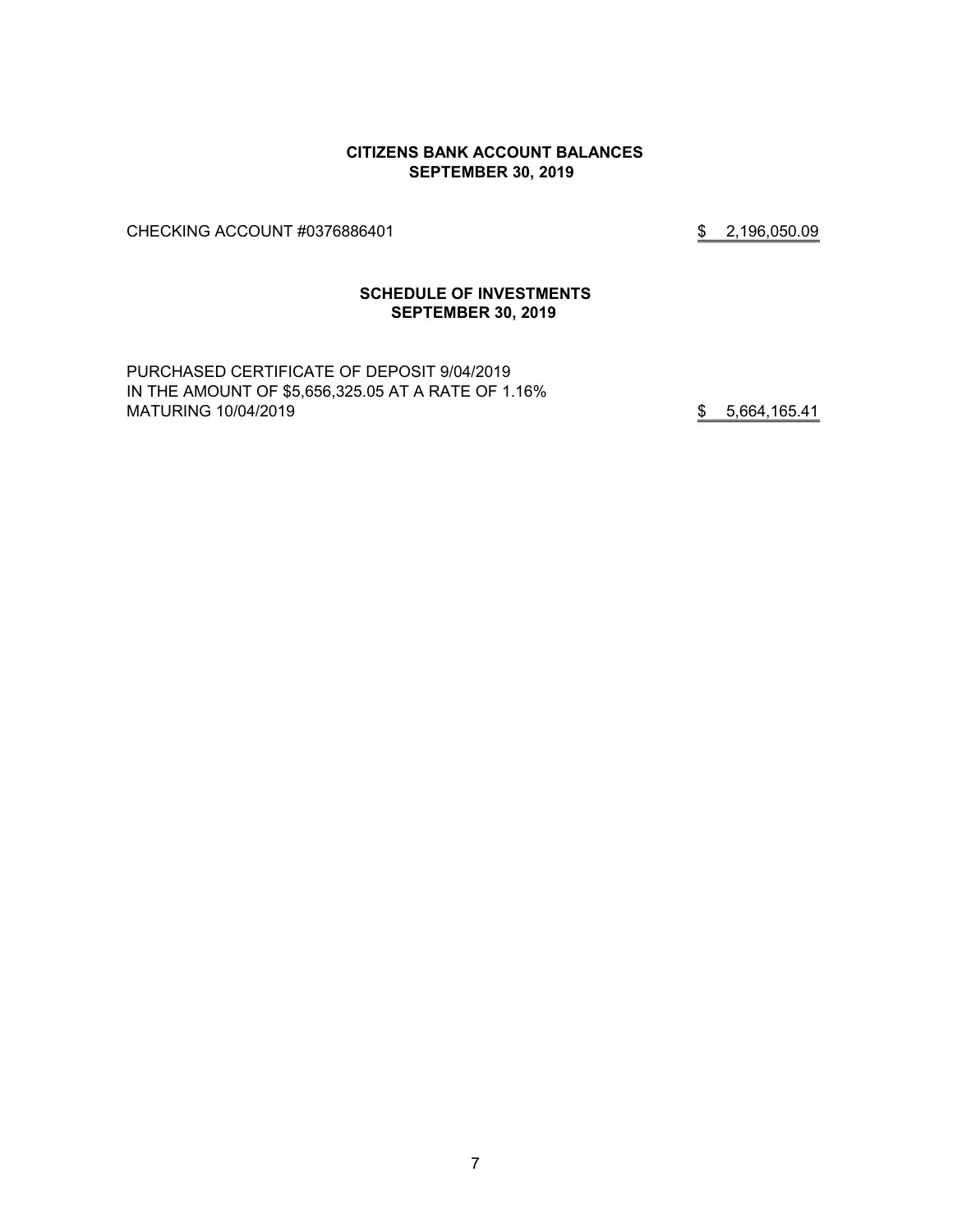# **MISCELLANEOUS INCOME ACCOUNT ANALYSIS SEPTEMBER 2019**

| <b>OPERATING FUNDS</b>                    | <b>SEPTEMBER</b> | YEAR TO DATE    |
|-------------------------------------------|------------------|-----------------|
| <b>G/T ADVANCED PLACEMENT</b>             |                  |                 |
| ARVEST GRANT - BASEBALL                   | 2,500.00         | 2,500.00        |
| <b>RISE ACADEMY</b>                       |                  |                 |
| PRIVATE DONATIONS                         |                  |                 |
| PRESCHOOL AFTER HOURS CARE                |                  |                 |
| EARLY CARE & EDUCATION GRANT              |                  |                 |
| AR SCHOOL RECOGNITION                     |                  |                 |
| GENERAL IMPROVEMENT FUND GRANT-ADULT ED   |                  |                 |
| NEW CTE PROGRAM START UP GRANTS           |                  |                 |
| FACILITIES & TRANSPORTATION REIMBURSEMENT | 32.10            | 32.10           |
| PERCENTAGE THEATER ADMISSIONS             |                  |                 |
| <b>MASCOT ROYALTIES</b>                   |                  |                 |
| <b>HALL OF HONOR</b>                      |                  |                 |
| <b>REIMBURSEMENT FEES</b>                 |                  |                 |
| PRIOR YEAR LUNCH CHARGES                  | 70.35            | 920.45          |
| <b>GAME &amp; FISH GRANT</b>              |                  |                 |
| REFUND PRIOR YEAR EXPENSES                | 400.00           | 33,734.19       |
| CAREER NEW PROGRAM START UP               |                  |                 |
| EMPLOYEE JURY/SUBPOENA FEES               | 45.00            | 45.00           |
| HANNA OIL-GAS & ROYALTY                   |                  | 1.00            |
| STEPHENS PRODUCTION-GAS ROYALTIES         |                  | 66.14           |
| WAELDER OIL & GAS-GAS ROYALTIES           |                  |                 |
| <b>XTO ENERGY-GAS ROYALTY</b>             | 182.98           | 598.88          |
| SALE OF FIXED ASSETS & SUPPLIES           |                  |                 |
| <b>REBATE</b>                             |                  |                 |
| ATU-REIMBURSEMENT CONCURRENT CREDIT       |                  |                 |
| <b>JATC-FEES</b>                          |                  |                 |
| PAYROLL REIMBURSEMENT-TRANSFER            |                  |                 |
| FEDERAL FLOOD CONTROL                     | 92.63            | 92.63           |
| FEDERAL MINERAL LEASE                     |                  | 5.90            |
| PROPERTY DAMAGES REIMBURSEMENTS           |                  |                 |
| <b>ETS HONORARIUM</b>                     |                  |                 |
| <b>USAC E-RATE</b>                        |                  |                 |
| <b>BLUEBIRD WNC445 SPECTRUM LEASE</b>     |                  | 13,995.00       |
| <b>PHOTOGRAPHY</b>                        |                  |                 |
|                                           |                  |                 |
| <b>TOTAL</b>                              | \$<br>3,323.06   | 51,991.29<br>\$ |